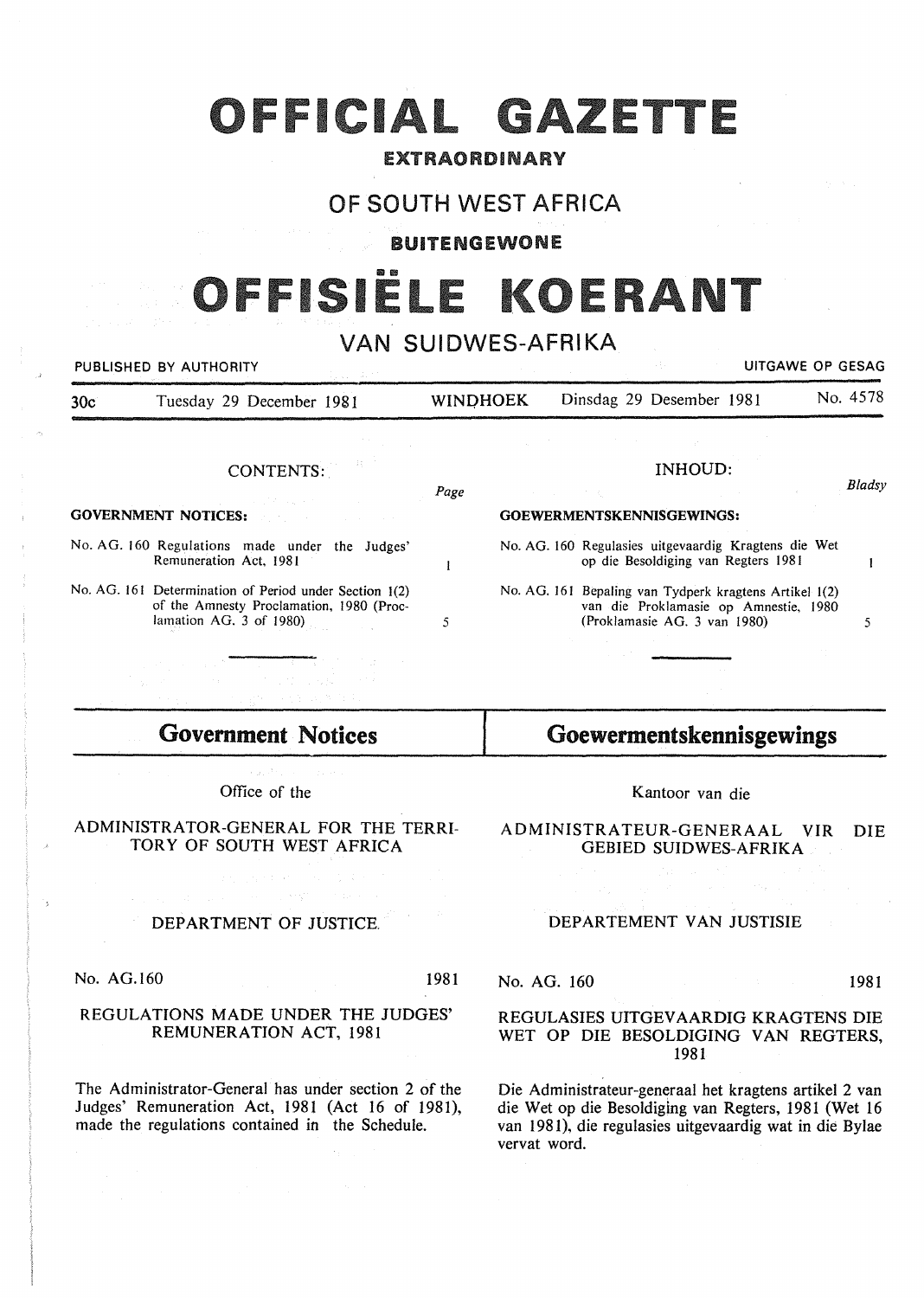#### **SCHEDULE**

*Difinitions* 

I. In these regulations, unless the context otherwise indicates-

- (i) "actual service" includes  $-$
- (a) every vacation of the court;
- (b) every period of leave of absence under regulation 2(3), but excluding any period of leave under regulation  $2(2)$  or  $2(4)$ ;
- (c) continuous service as acting judge immediately preceding seryice in a permanent capacity; (vi)
- (ii) "Administrator-General", in regard to regulation 5(5) includes the holder of a post in the government service, acting under his authority; (i)
- (iii) "court" means the Supreme Court of South West Africa; (iii)
- (iv) "effects" means household or personal effects but excluding motor vehicles; (ii)
- (v) "judge" in regulations  $2(1)$  and  $(2)$  and  $3(1)$ does not include an acting judge;(iv)
- (vi) "leave of absence" means leave of absence on full pay. (v)

#### *Leave of absence*

2. (1) The judge president shall grant any judge whose services in the opinion of the judge president are not required, leave of absence for not less than fifty days per annum during any vacation of the court and the registrar shall keep a record of all leave of absence so granted.

(2) The Administrator-Generai may on the recommendation of the judge president and having regard to the number of judges available, grant to any judge, in addition to leave of absence referred to in subregulation (1), leave of absence for a period of three months for every period of four years actual service completed by such judge.

(3) If it appears from a medical certificate that any judge is unable to carry out his duties for any period mentioned therein owing to illness, the Administrator-General may grant such judge sick-leave for such period.

#### BYLAE

#### $W$ oordomskrywing

1. In hierdie regulasies, tensy uit die samehang anders blyk, beteken  $-$ 

- (i) "Administrateur-generaal", met betrekking tot regulasie 5(5) ook die bekleër van 'n pos in die regeringsdiens wat op sy gesag handel; (ii)
- (ii) "besittings" huishoudelike of persoonlike besittings maar nie ook motorvoertuie nie; (iv)
- (iii) "hof' die Hooggeregshof van Suidwes-Afrika; (iii)
- (iv) "regter" in regulasies  $2(1)$  en  $(2)$  en  $3(1)$  nie ook 'n waarnemende regter nie; (v)
- (v) "verlof' verlof met voile betaling; (vi)
- (vi) "werklike diens" ook  $-$ 
	- (a) elke vakansietydperk van die hof;
	- (b) elke tydperk van verlof kragtens regulasie 2(3), maar nie ook 'n tydperk van verlof kragtens regulasie 2(2) of  $2(4)$  nie;
	- (c) ononderbroke diens as waarnemende regter wat diens in 'n permanente hoedanigheid onmiddellik voorafgaan. (i)

#### *Verlof*

2. (I) Aan 'n regter wie se dienste na die oordeel van die regterpresident nie benodig word nie, ken die regterpresident gedurende 'n vakansietydperk van die hof verlof toe van minstens vyftig dae in die jaar en die griffier hou 'n register van aile verlof aldus toegeken.

(2) Die Administrateur-generaal kan op aanbeveling van die regterpresident en met inagneming van die aantal beskikbare regters, vir elke tydperk van vier jaar werklike diens deur 'n regter voltooi, benewens die in subregulasie (I) bedoelde verlof, verlof vir 'n tydperk van drie maande aan sodanige regter toestaan.

(3) Indien dit uit 'n serufikaat van 'n geneesheer blyk dat 'n regter weens siekte vir 'n tydperk daarin gemeld nie sy pligte kan vervul nie, kan die Administrateurgeneraal siekteverlof vir sodanige tydperk aan die regter toestaan.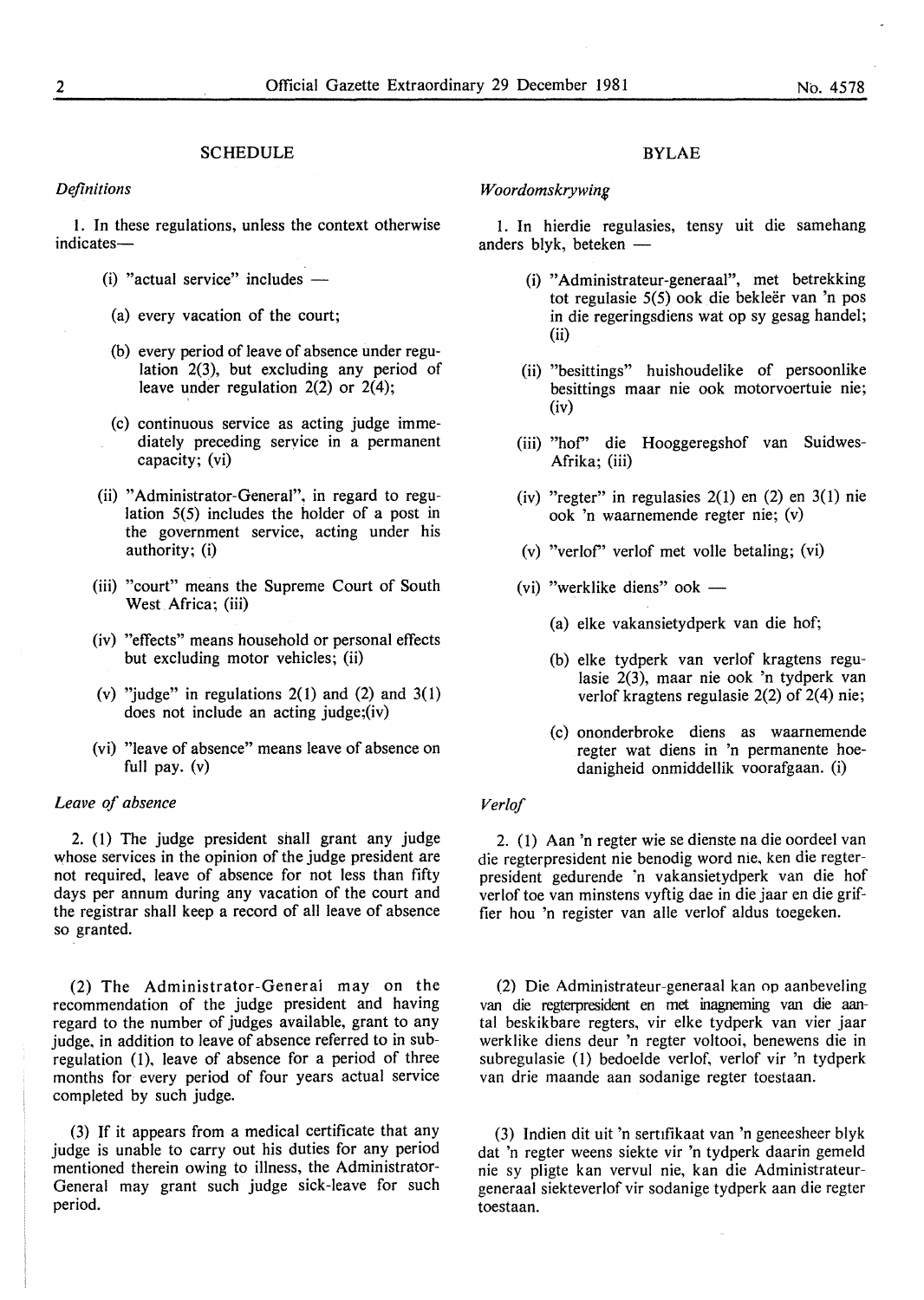(4) If the Administrator-General is satisfied in special circumstances that leave of absence should be granted in a.1y particular case in respect of which no provision is made in these regulations, he may grant such leave subject to such conditions as he may deem necessary.

(5) No leave which may be granted under these regulations, shall accumulate and no salary or allowance may be claimed in respect of any leave of absence not taken which could have been taken.

(6) The Secretary for Justice shall keep a record of all leave granted by the Administrator-General under these regulations.

#### *Allowances*

3. (l) Unless government housing is offered to and accepted by a judge, a housing allowance of R400,00 per month shall be paid to him.

(2) The judge president, excluding an acting judge president, shall receive an entertainment allowance of R I 000,00 per annum.

(3) An acting judge shall be paid an amount of R 17,50 per day for the duration of his appointment for maintaining his practice as an advocate.

\_ (4) Anyjudge on official duty away from Windhoek shall be entitled to an all inclusive subsistence allowance of R45,00 for every period of 24 hours or of a proportionate amount for any portion of such period, during any period of actual absence, including short periods in which the judge returns to Windhoek at his own expense and his obligations in respect of accommodation at the place where he performs his official duties continue in his absence: Provided that if the amount of such allowance is less than the amount reasonably spent by the judge in connection with accommodation, he shall be entitled to a subsistence allowance equal to such last-mentioned amount.

#### *Claims for payment of allowance*

4. Any claims for payment of allowances in terms of these regulations, shall be signed by the claimant and, where applicable, he shall state the nature of the services. the exact time of departure and arrival and such other information as may be necessary to calculate the amount payable.

#### *Transport*

5. (I) Any judge performing official duty outside Windhoek may use official transport, but if he uses his own private transport, he may be reimbursed at the rate of thirty cents per kilometer.

(4) Indien die Administrateur-generaal in buitengewone omstandighede oortuig is dat verlof in 'n bepaalde geval waarvoor daar nie in hierdie regulasies voorsiening gemaak word nie, toegestaan behoort te word, kan hy sodanige verlof toestaan op die voorwaardes wat hy nodig ag.

(5) Geen verlof wat kragtens hierdie regulasies toegestaan kan word, hoop op nie en geen salaris of toelae kan ten opsigte van verlof wat geneem kon word maar nie geneem is nie, geëis word nie.

(6) Die Sekretaris van Justisie hou 'n register van alle verlof wat deur die Administrateur-generaal kragtens hierdie regulasies toegestaan word.

#### *Toelaes*

3. (I) Tensy huisvesting van staatswee aan 'n regter aangebied en deur hom aanvaar word, word 'n behuisingstoelae van R400,00 per maand aan hom betaal.

(2) Die regterpresident, maar nie ook 'n waarnemende regterpresident nie, ontvang 'n onthaaltoelae van R1 000,00 per jaar.

(3) 'n Waarnemende regter word vir die duur van sy aanstelling 'n bedrag van R 17,50 per dag betaal vir die instandhouding van sy praktyk as advokaat.

(4) 'n Regter wat op amptelike diens van Windhoek afwesig is, is geregtig op 'n allesinsluitende onderhoudstoelae van R45,00 vir elke tydperk van 24 uur of van 'n proporsionele bedrag vir 'n gedeelte van so 'n tydperk, gedurende 'n tydperk van werklike afwesigheid. met inbegrip van kort tydperke waarin die regter op eie koste na Windhoek terugkeer en sy verpligtinge ten opsigte van huisvesting op die plek waar hy sy ampspligte verrig, in sy afwesigheid voortduur: Met dien verstande dat indien die bedrag van bedoelde toelae minder is as die bedrag wat die regter redelikerwys in verband met verblyf moet bestee, hy geregtig is op 'n onderhoudstoelae gelykstaande aan laasbedoelde bedrag.

#### *Eise vir betaling van toelae*

4. Enige eis vir die betaling van toelaes ingevolge hierdie regulasies, moet deur die eiser onderteken word en waar toepaslik, moet hy die aard van die dienste, die presiese tyd van vertrek en aankoms en die ander inligting meld wat nodig is om die betaalbare bedrag te bereken.

#### *Vervoer*

5. (I) 'n Regter wat amptelike diens buite Windhoek verrig. kan van amptelike vervoer gebruik maak, maar indien hy van sy private vervoer gebruik maak, kan hy vergoed word teen 'n tarief van dertig sent per kilometer.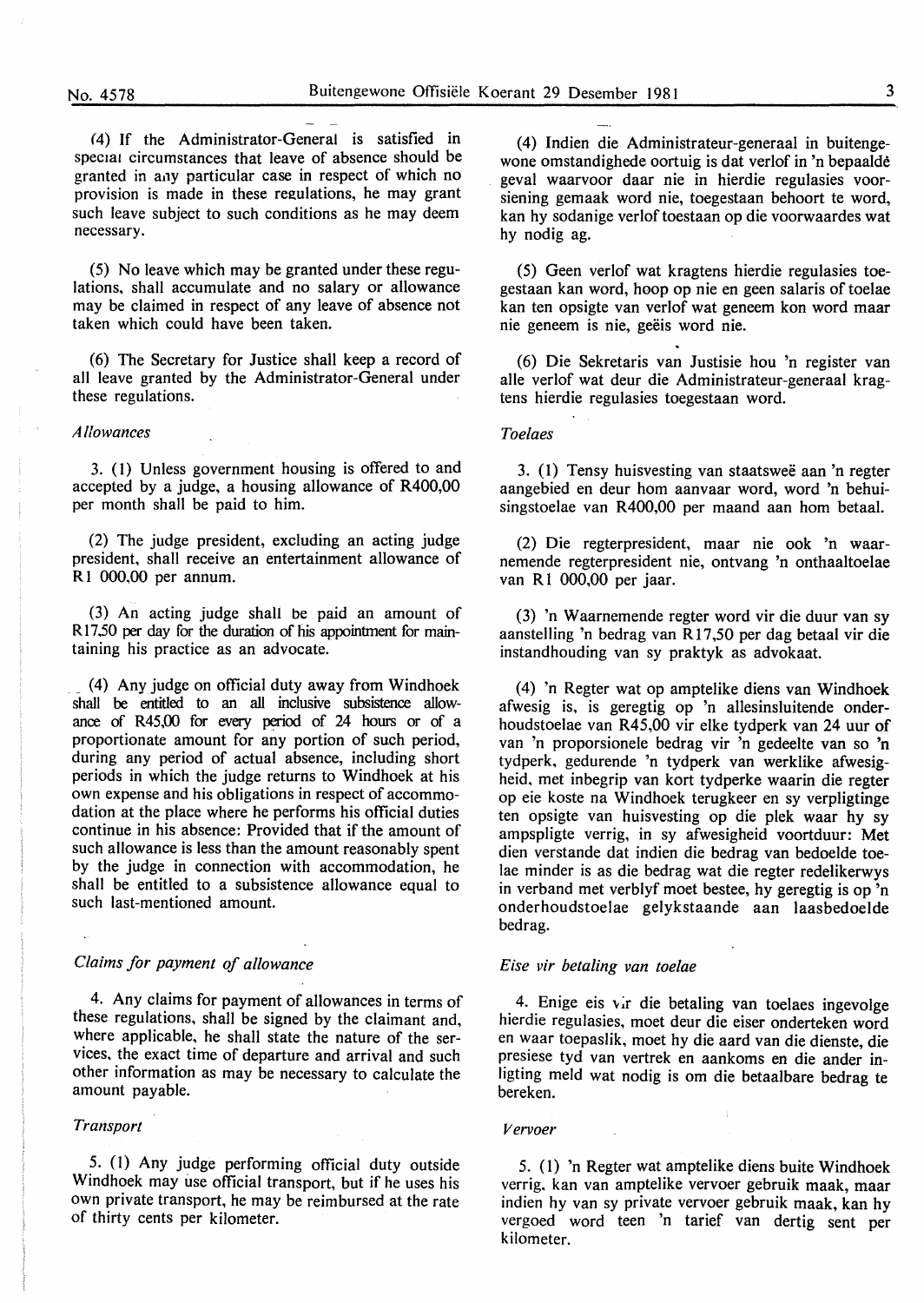(2) Whenever any sitting of the court takes place at any place other than Windhoek, air transport may be used if the judge president deems it to be necessary or expedient in the interests of the administration of justice.

(3) When attending any function the judge president and his wife may use official transport in Windhoek or elsewhere where he may be for official duty and any other judge may use official transport elsewhere than in Windhoek for attending any function whenever he may be there for official duty.

(4) On official journeys the judge president shall be entitled to be accompanied by his wife in the same car at government expense and any other judge may allow his wife accompanying him in the same car on official duty to travel at government expense and may recover in respect of her the subsistence allowance referred to in regulation  $3(4)$  -

- (a) if she accompanies him for a sitting of the court elsewhere than in Windhoek; or
- (b) if she accompanies him to any occasion approved by the Administrator-General.

 $(5)$  (a) Whenever any person not resident in the territory of South West Africa is appointed as a judge. there shall be defrayed from the Central Revenue Fund. costs connected with  $-$ 

- (i) his journey and that of his family to Windhoek, in so far as such costs do not exceed the cost of air transport;
- (ii) the removal to Windhoek or to or from a warehouse for or after storing, of his effects and those of his family, or connected with the storing of such effects, subject to the provisions of paragraphs (b), (c) and (d);

(iii) the removal to Windhoek of not more than two of his motor vehicles or those of his family by goods train at owners risk and incidental expenses on loading or unloading of the vehicles not exceeding twenty three rand per vehicle.

(b) Where effects are to be removed or stored, the registrar shall obtain tenders in writing beforehand from not less than three cartage contractors for the packing, loading, removal, unloading or unpacking or the storage in a warehouse of such effects and for insurance cover thereof while being removed or stored and unless the Administrator-General for good reasons otherwise directs, the lowest tender shall be accepted.

(2) Waar 'n sitting van die hof op 'n ander plek as in Windhoek plaasvind, kan van Iugvervoer gebruik gemaak word indien die regterpresident dit in belang van die regspleging nodig en dienstig ag.

(3) Die regterpresident en sy eggenote kan in Windhoek of elders waar hy hom vir amptelike diens bevind. van amptelike vervoer gebruik maak wanneer hy 'n funksie bywoon en 'n ander regter kan elders as in Windhoek van amptelike vervoer gebruik maak vir die bywoning van 'n funksie wanneer hy hom daar vir amptelike diens bevind.

(4) Die regterpresident is daarop geregtig om op .amptelike reise in dieselfde motor deur sy eggenote op staatskoste vergesel te word en 'n ander regter kan sy eggenote wat hom op amptelike diens in dieselfde motor vergesel. op staatskoste laat reis en ten opsigte van haar die in regulasie 3(4) bedoelde onderhoudstoelae ver $haal$   $-$ 

- (a) indien sy hom vir 'n hofsitting elders as in Windhoek vergesel; of
- (b) indien sy hom na 'n geleentheid deur die Administrateur-generaal goedgekeur. vergesel.

(5) (a) Wanneer 'n persoon wat nie in die gebied Suidwes-Afrika woonagtig is nie, as regter aangestel word. word daar uit die Sentrale Inkomstefonds bestry, die koste verbonde aan -

- (i) sy reis en die van sy gesin na Windhoek, vir sover die koste nie die koste van lugvervoer te bowe gaan nie;
- (ii) die vervoer na Windhoek of na of van 'n pakhuis vir of na opberging, van sy besittings en die van sy gesin, of die opberging van bedoelde besittings, behoudens die bepalings van paragrawe (b), (c) en (d);
- (iii) die vervoer na Windhoek van hoogstens twee motorvoertuie van hom en sy gesin per goederetrein op eie risiko en toevallige uitgawes by die laai of atlaai van die voertuie tot 'n maksimum bedrag van hoogstens drieen-twintig rand per voertuig.
- (b) Waar besittings vervoer of opgeberg moet word, verkry die griffier vooraf skriftelike tenders van · minstens drie vervoerkontrakteurs vir die verpakking, laai, vervoer, aflaai of uitpak of die opberging in 'n pakhuis van bedoelde besittings en vir versekeringsdekking daarvan tydens vervoer of opberging, na gelang van die geval, en, tensy die Administrateur-generaal om gegronde redes anders gelas, word die laagste tender aanvaar.